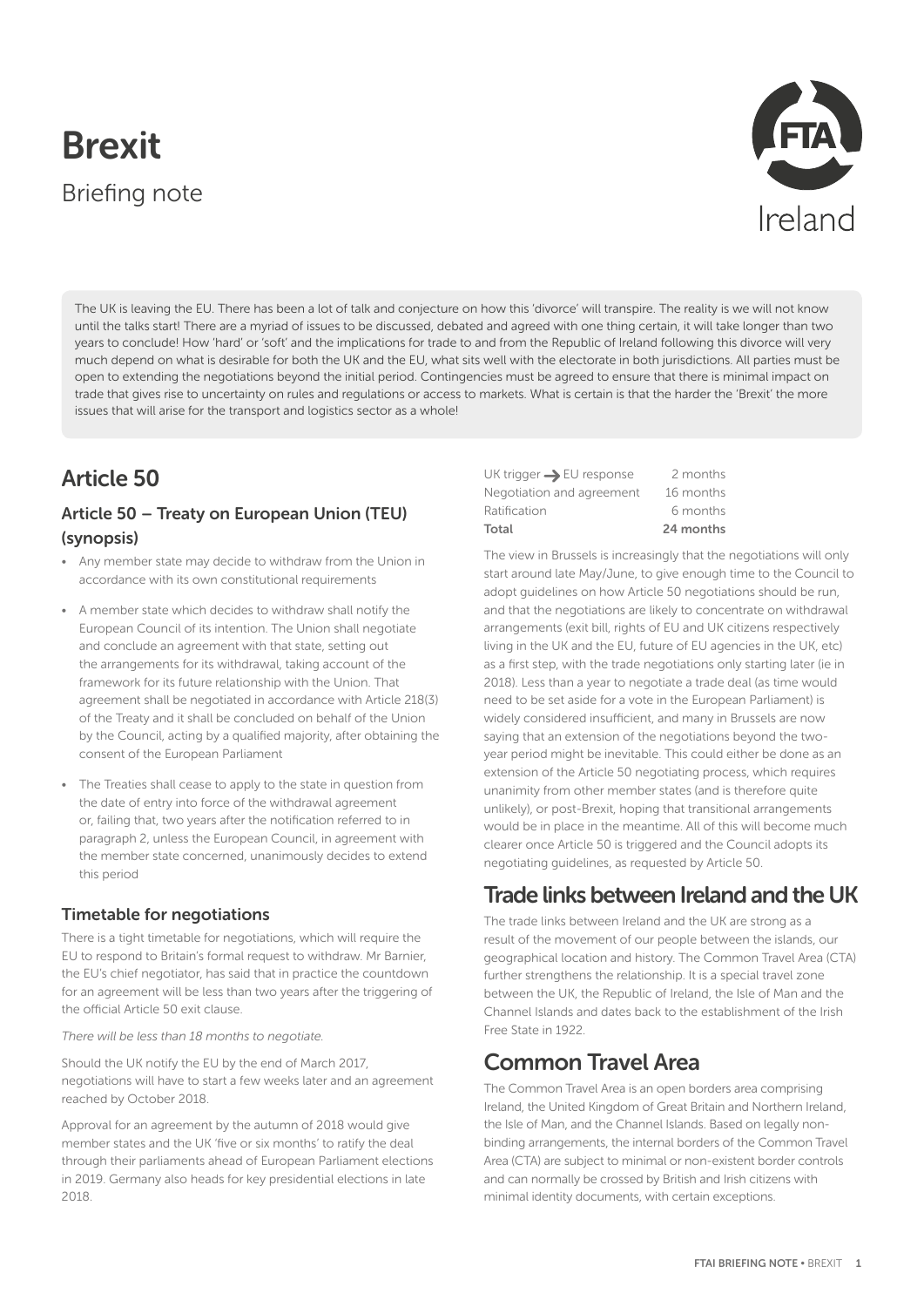#### *Irish nationals' special status in UK law (Ireland Act 1949)*

- Irish nationals have a special status in UK law which is separate to, and pre-dates, the rights they have as EU citizens
- In short, Ireland is not considered to be a 'foreign country' for the purpose of UK laws, and Irish citizens are not considered to be 'aliens'. Furthermore, Irish citizens are treated as if they have permanent immigration permission to remain in the UK from the date they take up 'ordinary residence'

This special status affects Irish nationals' rights across a number of areas, including eligibility for British citizenship, eligibility to vote and stand for election, and eligibility for certain welfare benefits. As a result, they have more advantageous rights than other EU/EEA nationals in some areas. This point must be highlighted from both the UK and the Irish perspective and will aid the frictionless trade between the UK and Ireland but also lend to protecting the stability and accessibility for Northern Ireland people and businesses (http://researchbriefings.parliament.uk/ResearchBriefing/Summary/ CBP-7661#fullreport).

Transport and logistics (and consequently the consumer) are going to be faced with significant increased costs of doing business if negotiations on the UK's exit from the EU do not pass smoothly. Irrespective, Ireland's geographic location ensures that we, as a people, will be the most badly affected European member state.

- In 2011 there were 112,259 UK nationals living in the state (our population then was 4.5 million)
	- 8,295 residents of Ireland commuted across the border with Northern Ireland to work or study
	- 6,456 residents from Northern Ireland commuted across the border to work or study in Ireland

#### *CSO, December 2016*

- In 2015 Ireland exported €112.4bn of goods and €15.6bn of these goods went to the UK
	- the UK purchases 50 per cent of Ireland's beef exports
	- 42 per cent of our food and drink exports
	- 55 per cent of Irish exports in the timber and construction sectors goes to the UK
	- in contrast, the UK exports more to Ireland than it does to China, India and Brazil, in fact Ireland is Britain's fifth largest market!

#### Republic of Ireland – UK goods trade (Euro)



# The main issues facing the Irish transport and logistics sector

Members of FTA Ireland are very concerned with the consequences of Brexit in terms of the movement of goods, particularly accessing the UK and the European marketplace. The world is a different place compared to the 80s and 90s where border checks and customs checks were par for the course. At that time business knew no different and prepared for the consequence of completing TIR Carnets, had contingency plans in place for border and customs delays. However, the new reality is that most people negotiating Brexit, involved in the process, do not remember or understand what it was like to move goods before the Single Market. Businesses have developed around delivery efficiencies.

# Border with Northern Ireland

FTAI carried out a survey of its members recently. Specifically it asked questions of members on the impact of Brexit (if any to date), and more importantly what were the main issues faced by members as a consequence of Brexit. The results are outlined below.

The survey was directed at all members of FTAI operating and managing a commercial fleet.

To find out the geographical locations our members are operating in we asked if they provided services on a national or international basis, requesting some detail as to what exactly the international element of their operations entailed. Seventeen per cent of respondents operate in the Republic of Ireland with 29 per cent operating internationally but just covering the Republic and Northern Ireland. Forty-six per cent of respondents operate on the Island of Ireland only. A further 11 per cent carry out their activities between Ireland and the UK and 29 per cent of respondents operate in Ireland, UK and EU. This sets the scene in terms of what Brexit issues will be important to the members, in that for the 46 per cent operating on the Island of Ireland, the border between the Republic and Northern Ireland will have significant implications.



Do you provide transport services nationally or internationally? (response per cent)

For the 40 per cent that operate to the UK and the EU, access to the EU through the UK may be an issue, delays at ports and customs checks may also pose major concern.

To date 77 per cent of respondents said that Brexit has not had an impact on their business.

Of those that did say there had been an impact, the following are the key issues they have faced.

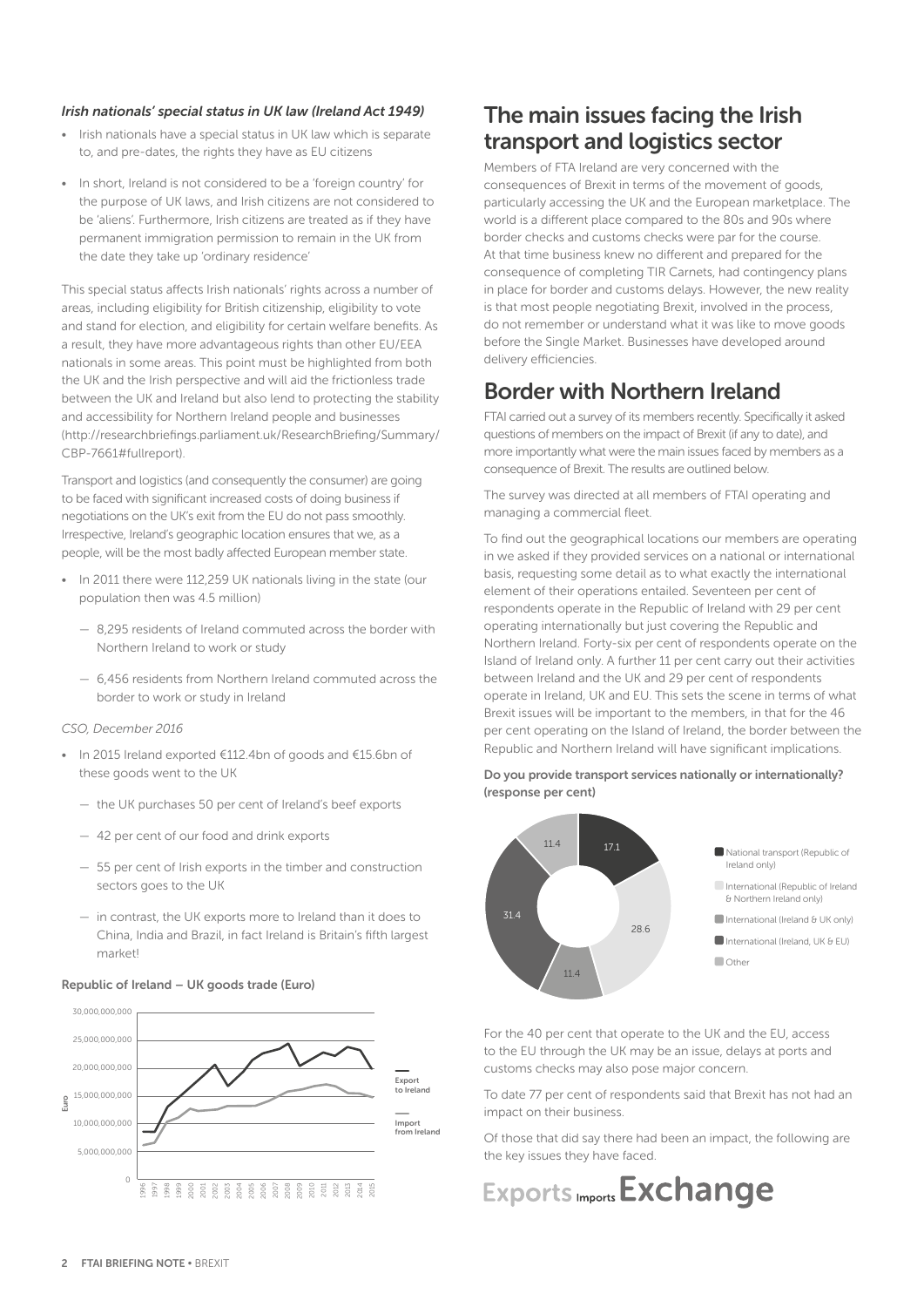Significantly the weak currency is affecting companies' confidence to proceed with long-term projects, with some even saying the cost of fuel is a concern at the moment.

FTAI members' main issues as they see them (at the time of writing March 2017) are as follows.

- 1 No hard border with Northern Ireland (94 per cent)
- 2 Trade on the island of Ireland (85 per cent)
- 3 Customs clearance (70 per cent)

When asked what are the main points you would like FTAI to consider on the Brexit issue that are most important to you and your business, the following was the result.

# Access Border Delays Costs **Customs Tariffs Border Paperwork POrt Access** Additional Europe Hard **Border Trade**

The uniqueness of the relationship between Northern Ireland and the Republic of Ireland cannot be understated in preparations for negotiations. Aside from the fact that cross-border trade amounts to approximately €3 billion annually with approximately €1.5 billion in the food and drink sector alone (http://www.intertradeireland.com/ researchandpublications/trade-statistics/sectoral\_cross-border\_ trade/), the implications for jobs and the movement of people across the border is massive.

Notwithstanding that the 'Good Friday Agreement' states that *(vi) recognise the birth right of all the people of Northern Ireland to identify themselves and be accepted as Irish or British*, or both, as they may so choose, and accordingly confirm that their right to hold both British and Irish citizenship is accepted by both governments and would not be affected by any future change in the status of Northern Ireland: how the future distribution of goods and customs issues surrounding the Northern border is dealt with will be most interesting. It is absolutely imperative that as a consequence of the uniqueness of our relationship that all Government bodies collectively agree a solution that is palatable to all parties that will not cause undue delays and disturbance to fair trade on the Island. It is important that an all-island Ireland approach is taken in future negotiations.

# Imports/exports to a non-EU member

We are heading into the unknown in some respects, not in terms of what is required for importing and exporting to 'non- EU' or as they are known 'third countries', but will these same rules apply to doing trade with the UK. This, of course, will be dependent on the deal reached as part of the terms of Brexit and will not become clear for some time. Having said that, this is what to expect if the UK leaves the Customs Union and the Single Market.

- Delays at borders
- Sustained period of uncertainty

• Increased costs

• Hindrance to trade

• Tariffs on goods

- Barriers to entry and exit
- 'Red tape'

Customs

### Imports

• Pre-arrival of the goods in the EU

An electronic safety and security declaration called an Entry Summary Declaration (ENS) – must be lodged by the carrier of the goods with the customs authorities at the office of first entry in advance of arrival of the goods. This is done using the Import Control System (ICS)

#### • Arrival of the goods in the EU

Where can the goods be brought to? Goods may be imported or landed only at a place approved by Revenue and in the presence, or with the authority, of the proper Revenue official. Goods landed contrary to this are liable to forfeiture. All goods, which arrive at an approved place, must be presented to Revenue

#### • What places are approved?

The following places are approved in Ireland:

- for goods imported by sea, an approved sufferance wharf in practice, any of the main ports
- for goods imported by air, an approved customs airport. The only approved customs airports are Dublin, Cork and Shannon
- for goods that are not cleared by Revenue at a port or airport, an approved premises such as a transit shed, container compound, a transit depot

### How are customs duties set?

The customs duty rates chargeable on imported goods from outside of the EU are set out by the EU Commission in a regulation commonly known as the Combined Nomenclature (CN). These duty rates are common across the member states.

#### *How do I make a declaration?*

Goods imported into the EU must be declared to Revenue electronically through the Direct Trader Input (DTI) facility.

Two of the most important pieces of information required in the electronic customs declaration are the:

- Commodity Code (also called Tariff Heading, Tariff Code, Classification Code or Harmonisation (HS) Code
- Customs Procedure Code

There are a number of EU electronic customs initiatives which have been developed to better serve the needs of businesses and customs administrations while also increasing the security and safety aspects for all concerned.

The Economic Operators' Registration and Identification System (EORI) is a system whereby every trader who interacts with customs authorities in any member state of the EU is allocated a unique reference number. This reference number is valid throughout the EU and serves as a common reference number for the trader's interaction with the customs authorities of any member state. The EORI is used by traders in all import and export declarations.